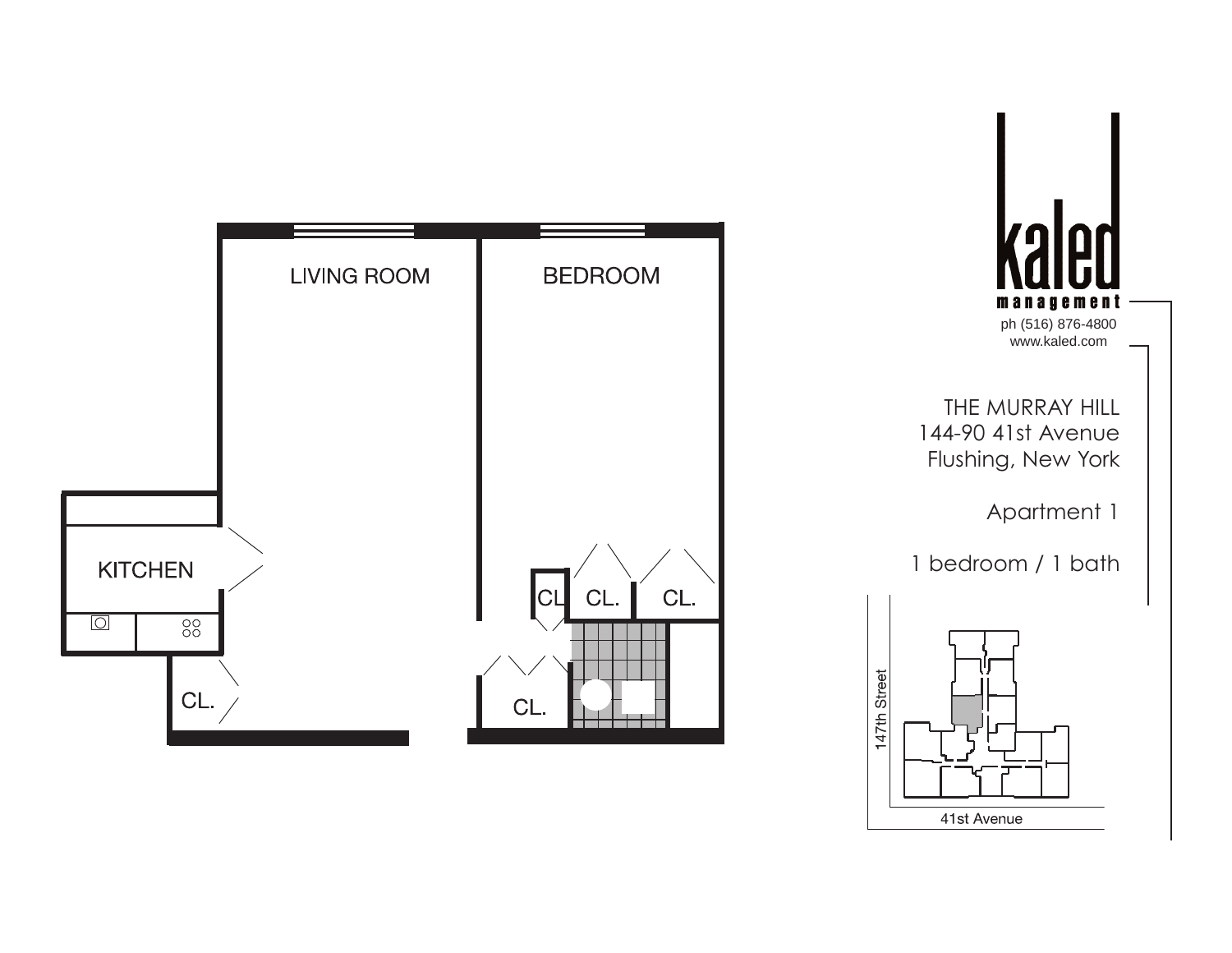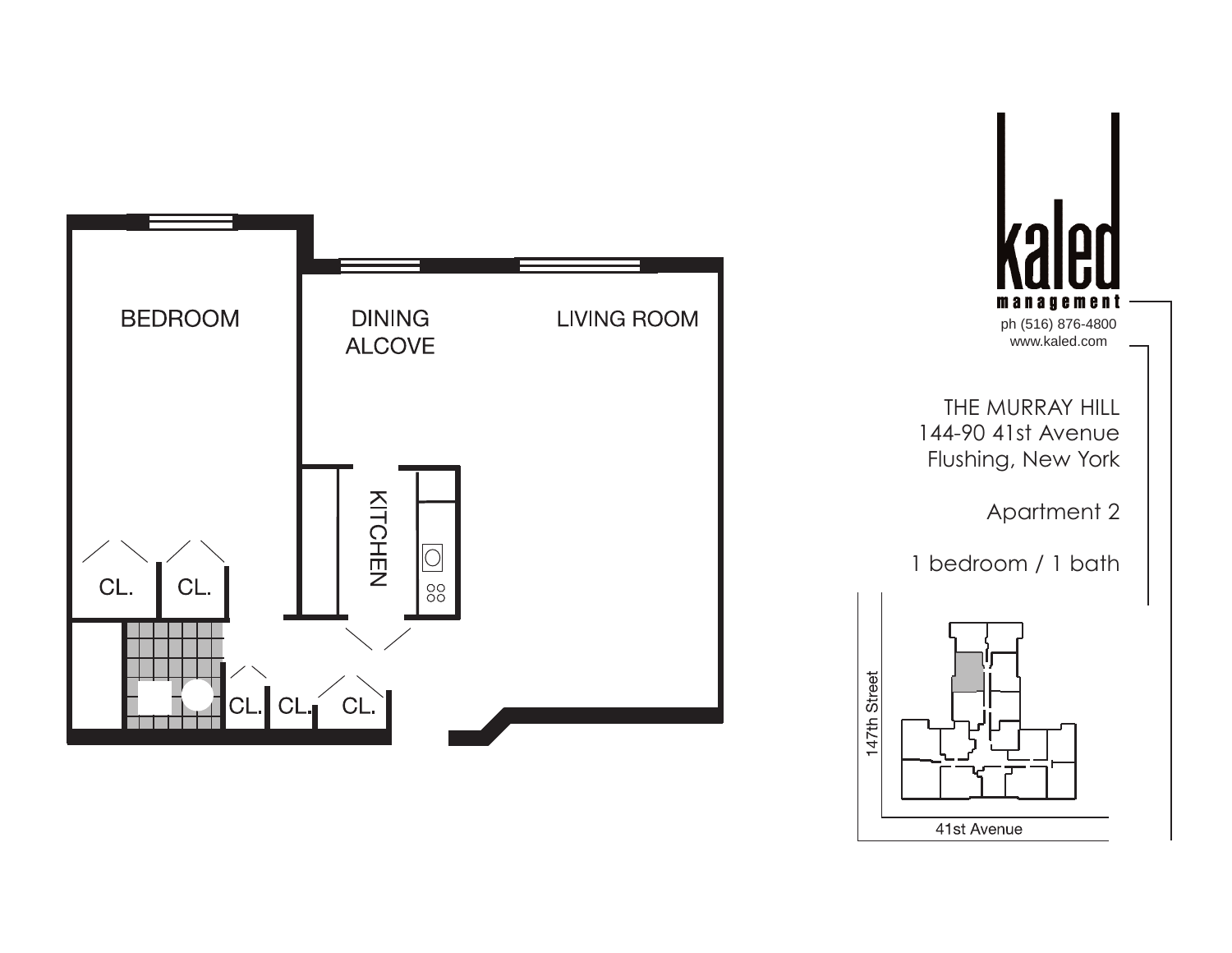

**ZO** management ph (516) 876-4800 www.kaled.com

THE MURRAY HILL 144-90 41st Avenue Flushing, New York

Apartment 3

1 bedroom / 1 bath

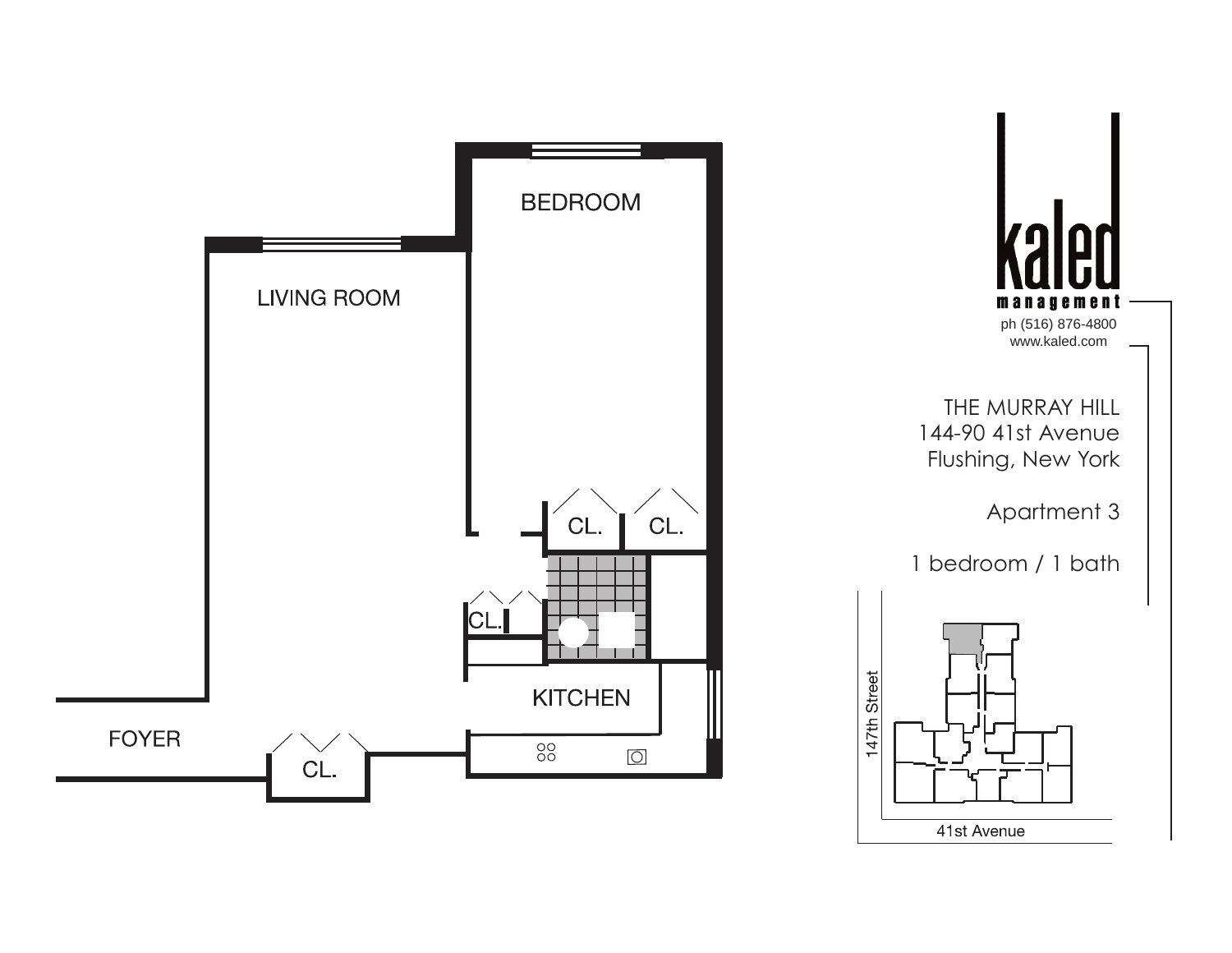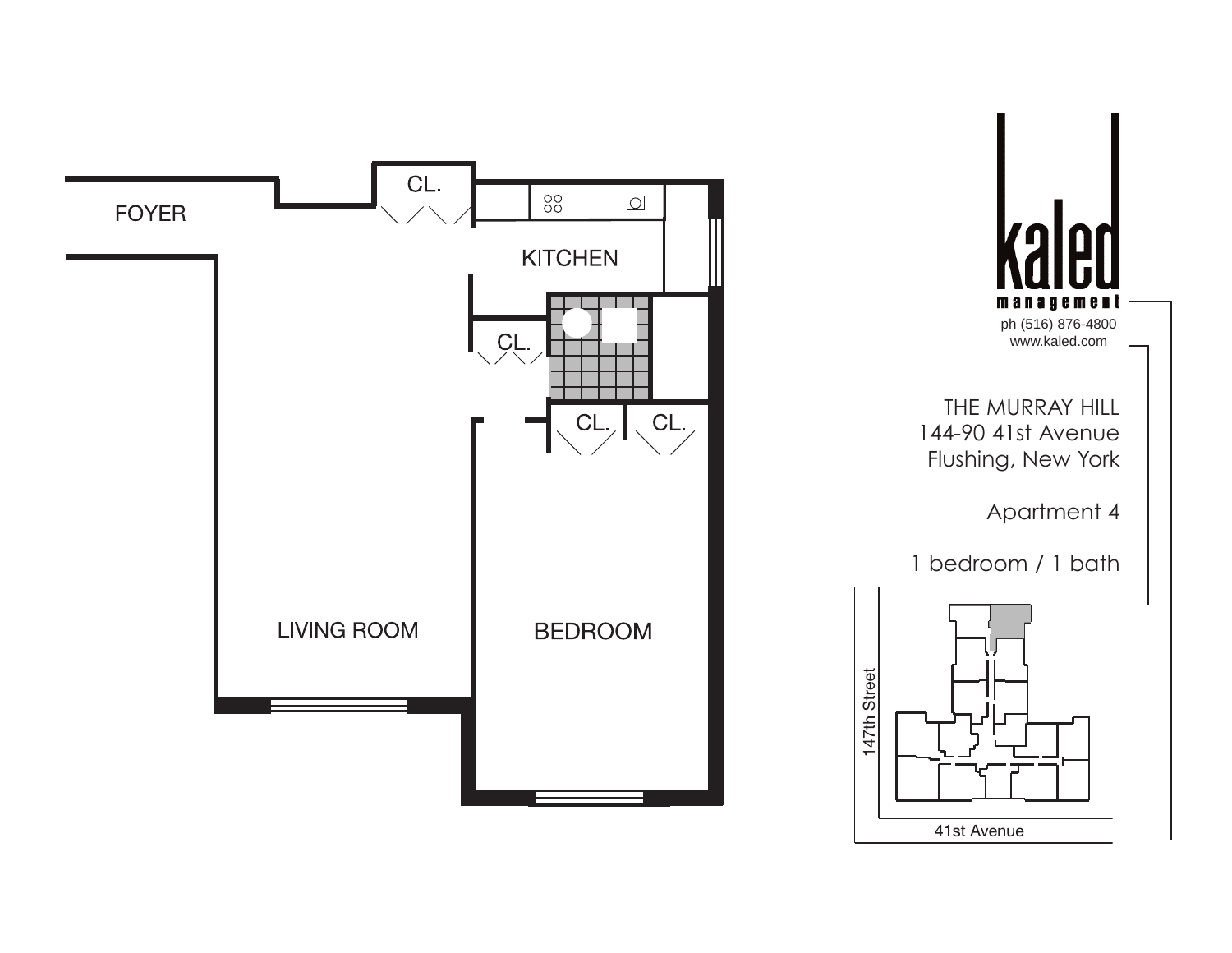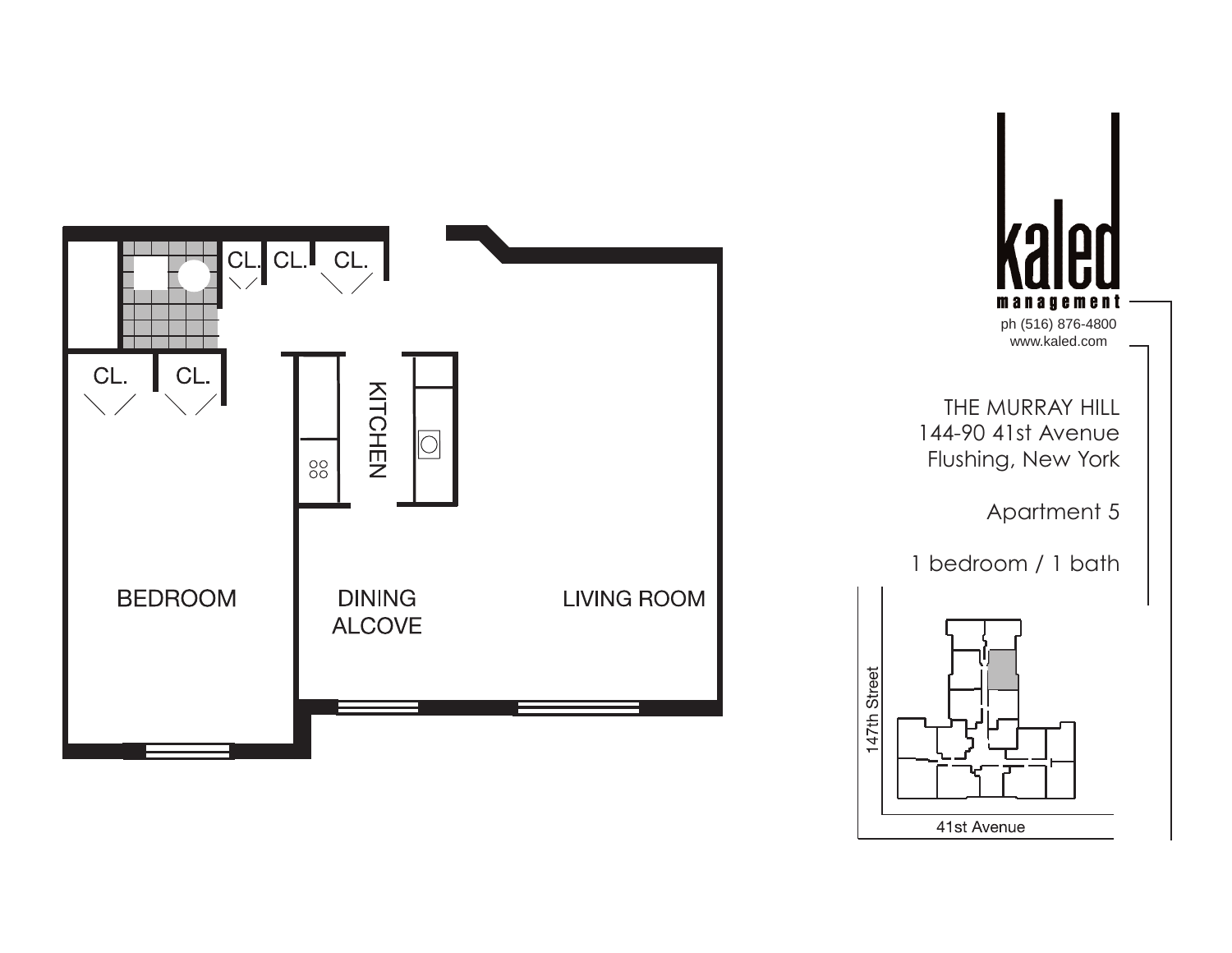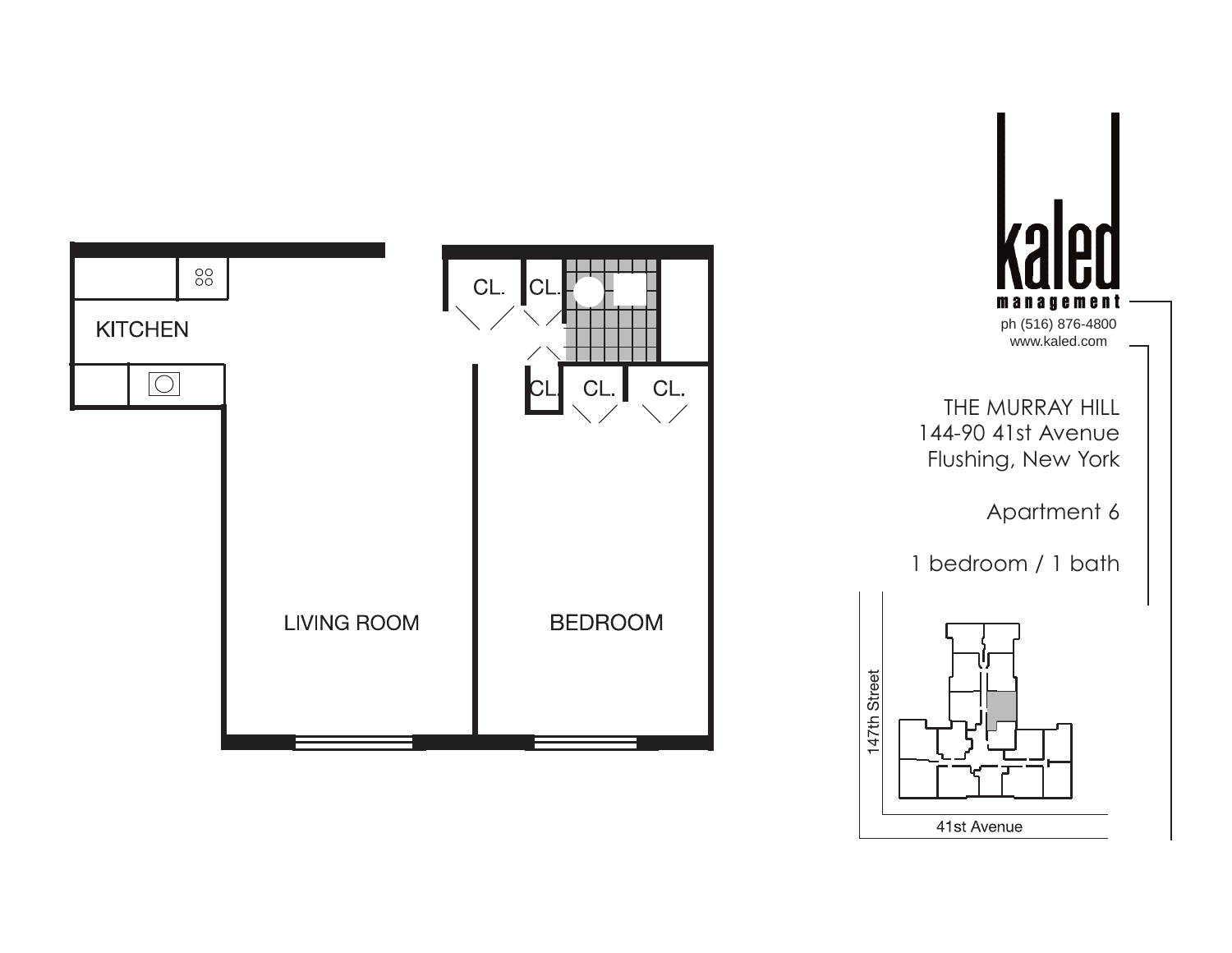

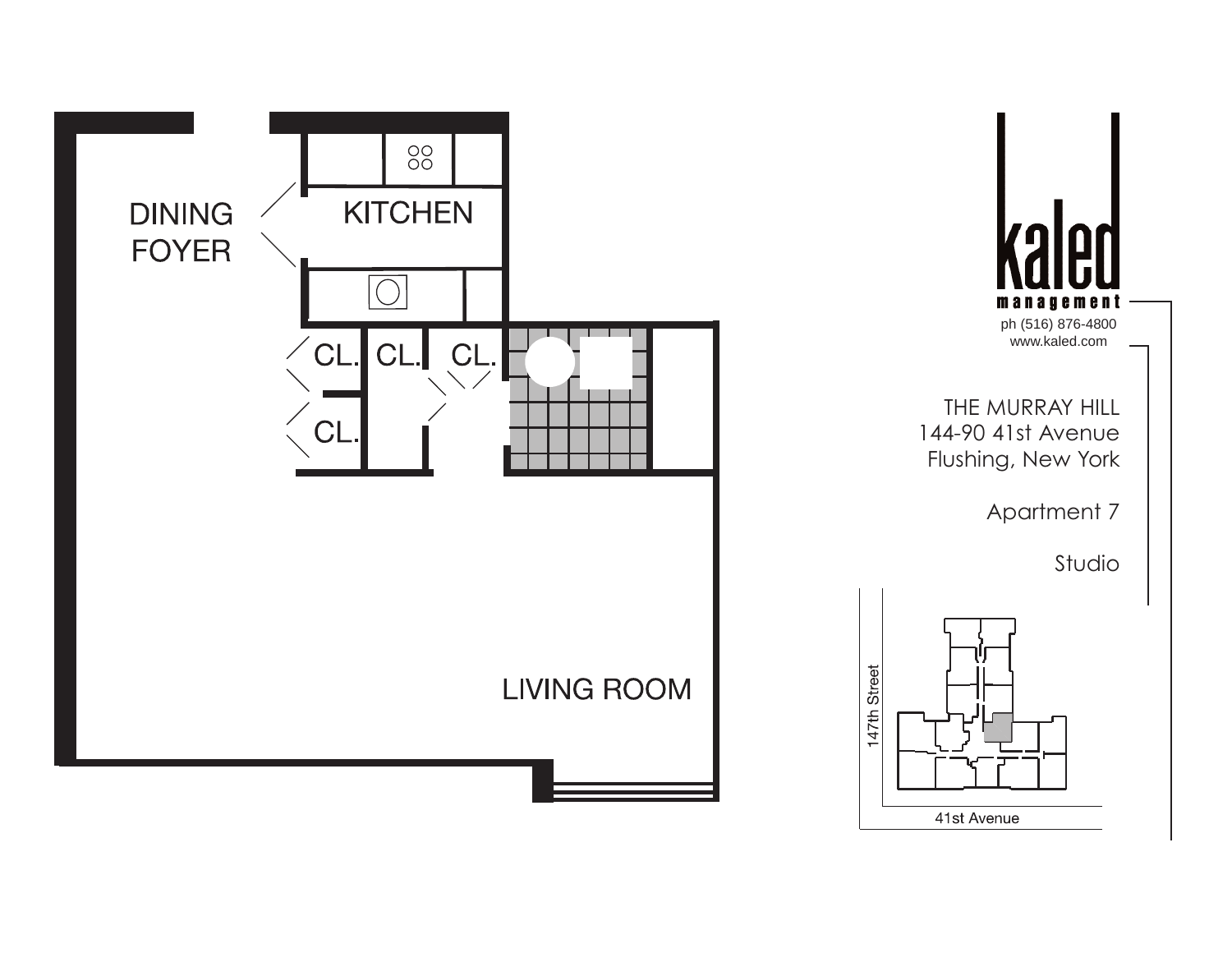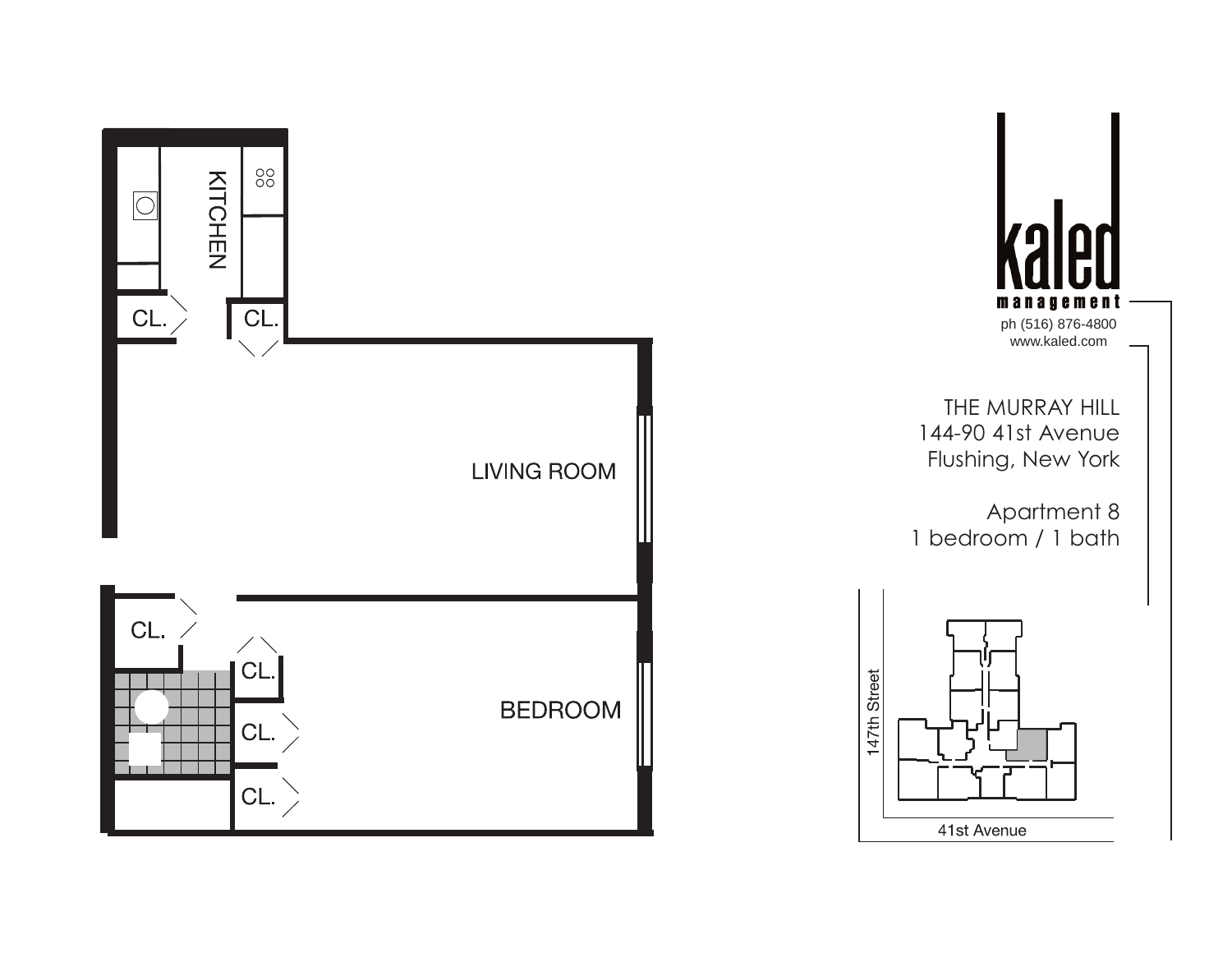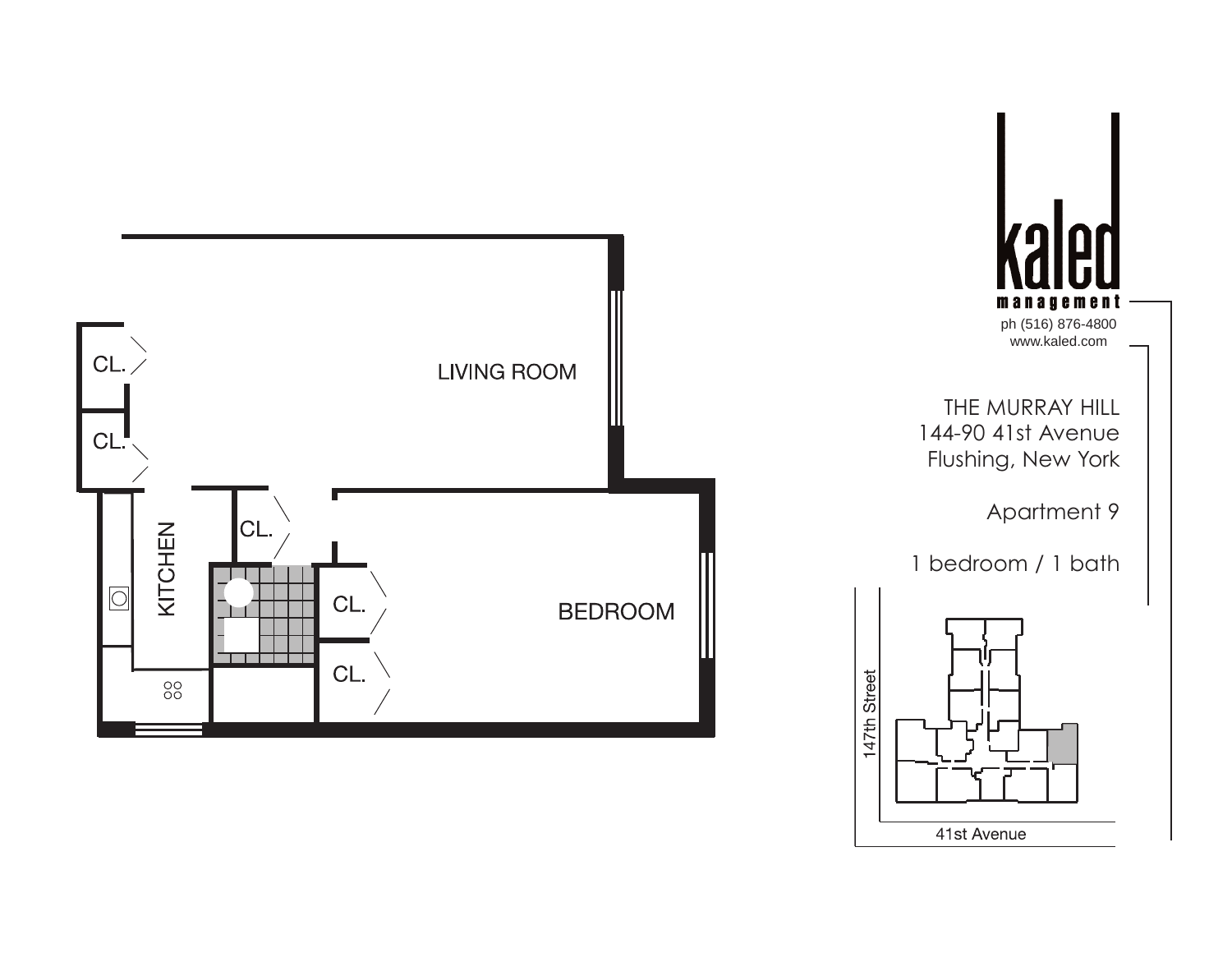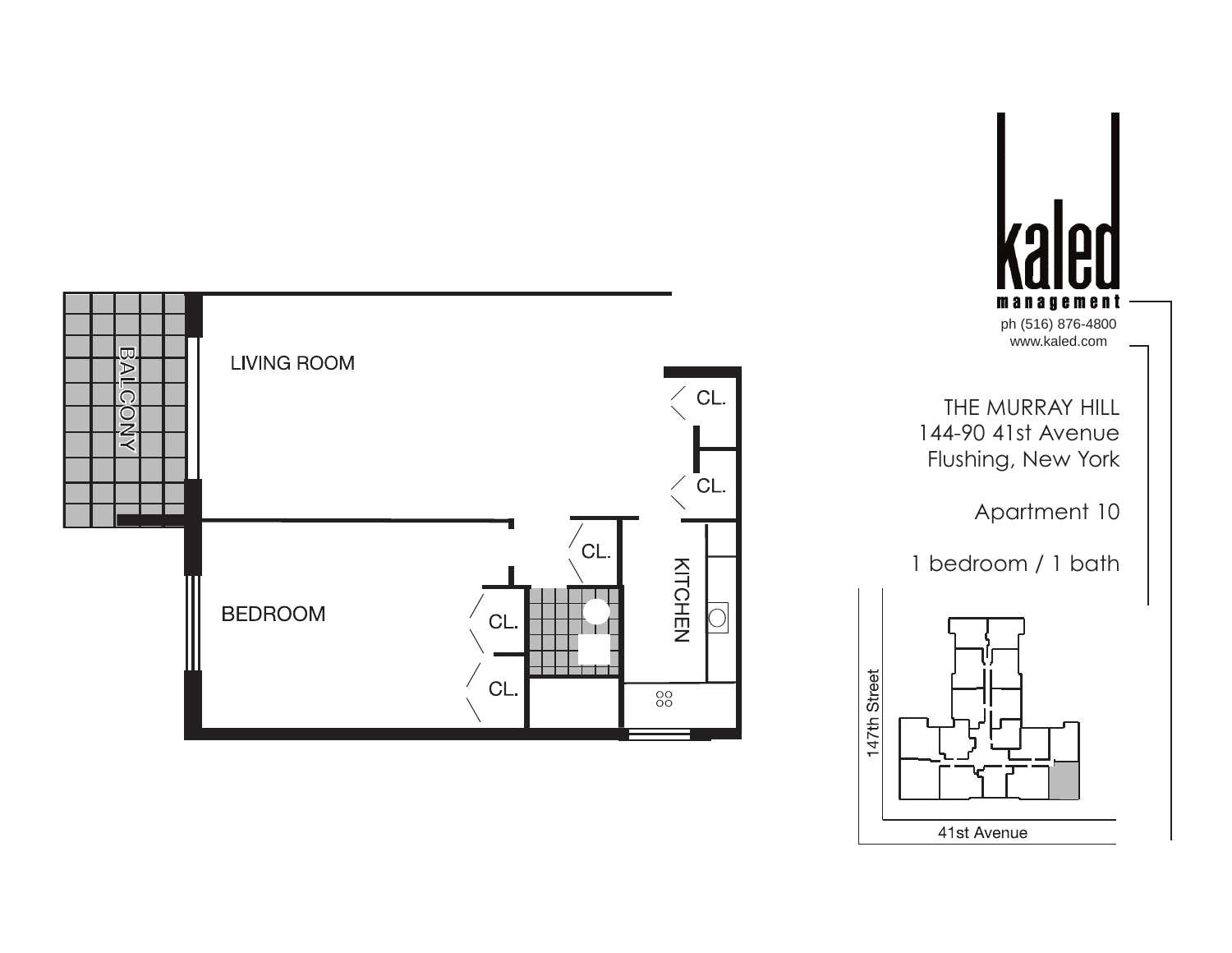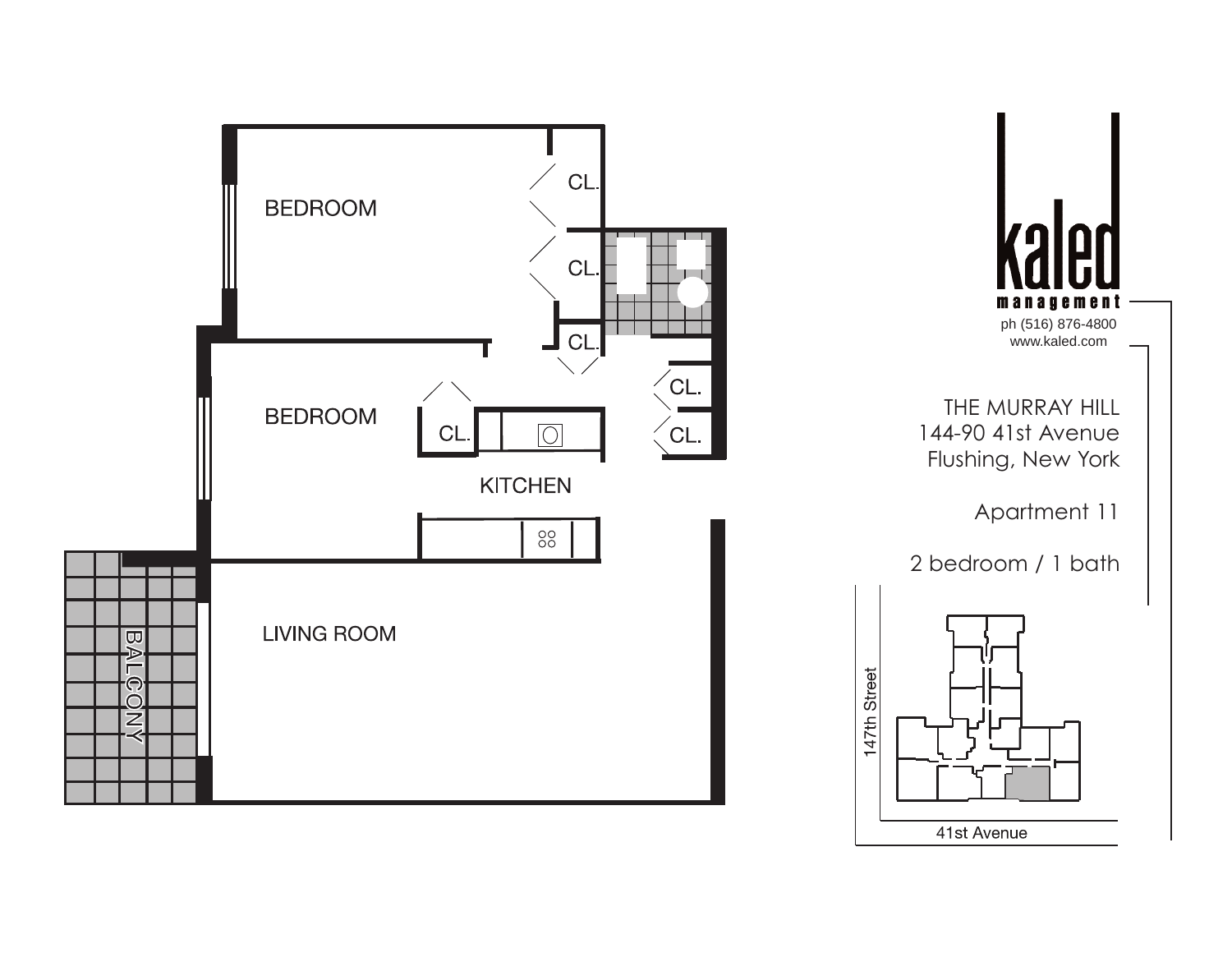



147th Street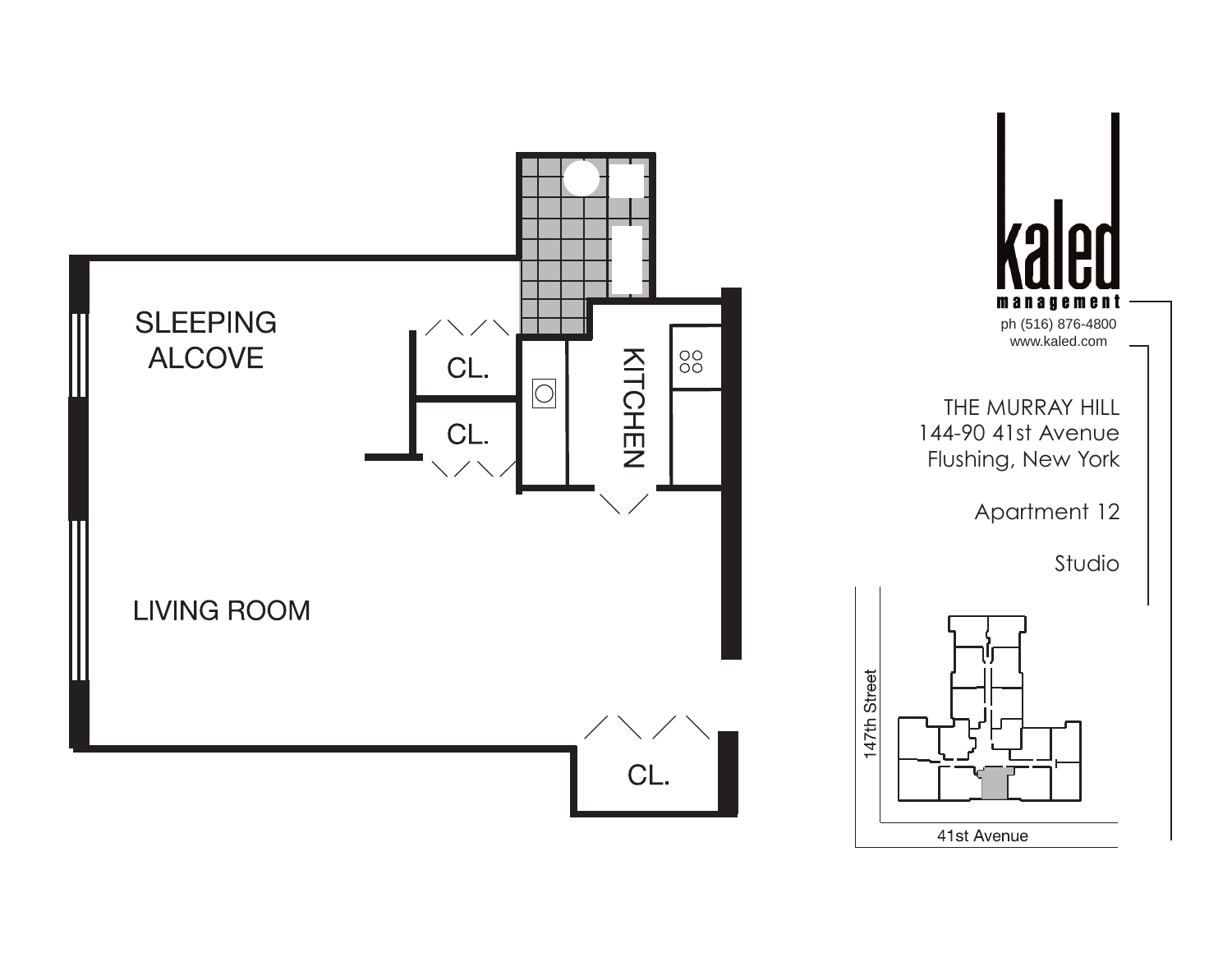

management ph (516) 876-4800 www.kaled.com THE MURRAY HILL 144-90 41st Avenue

**Zol** 

apartment 14 2 bedroom / 1 bath

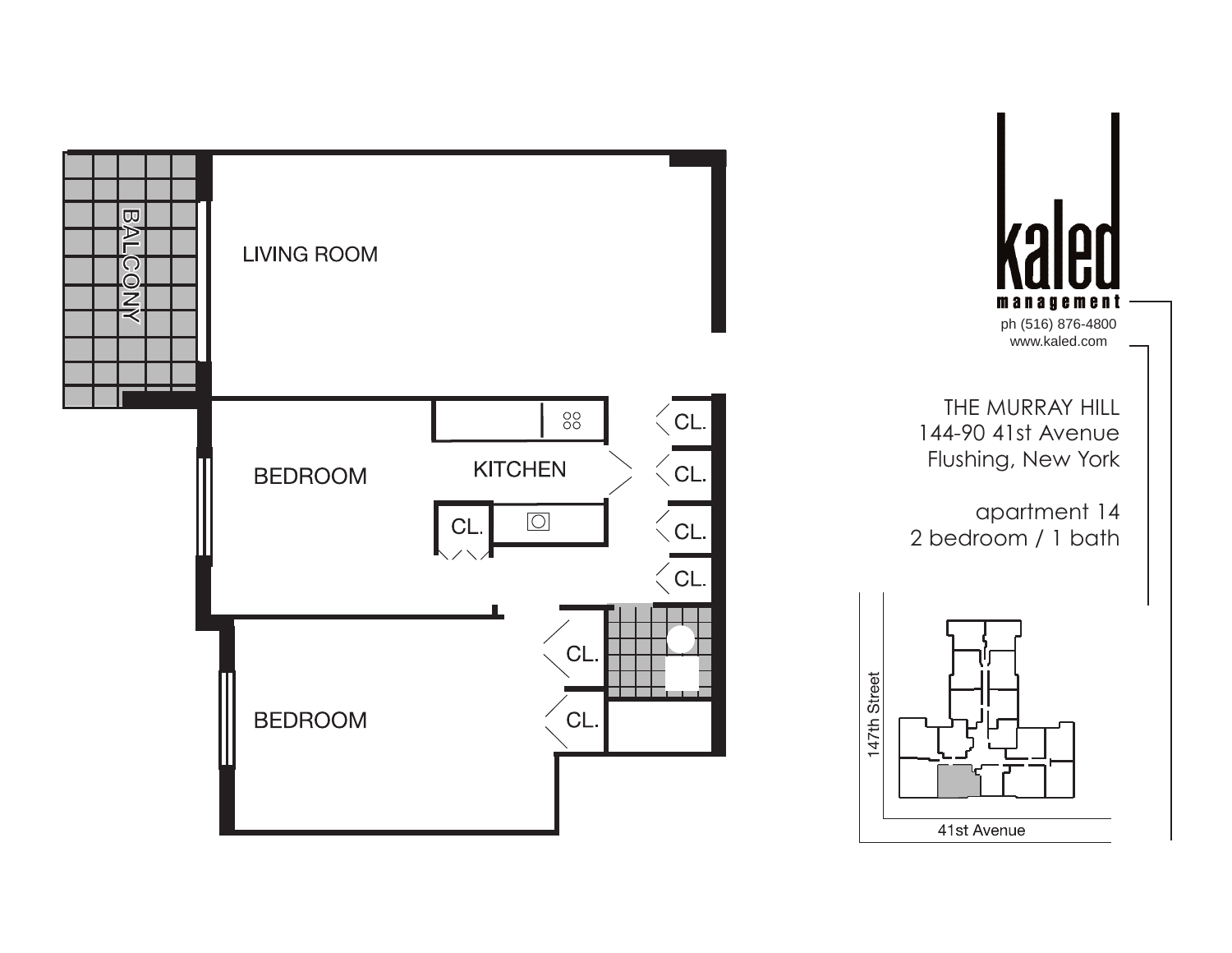



147th Street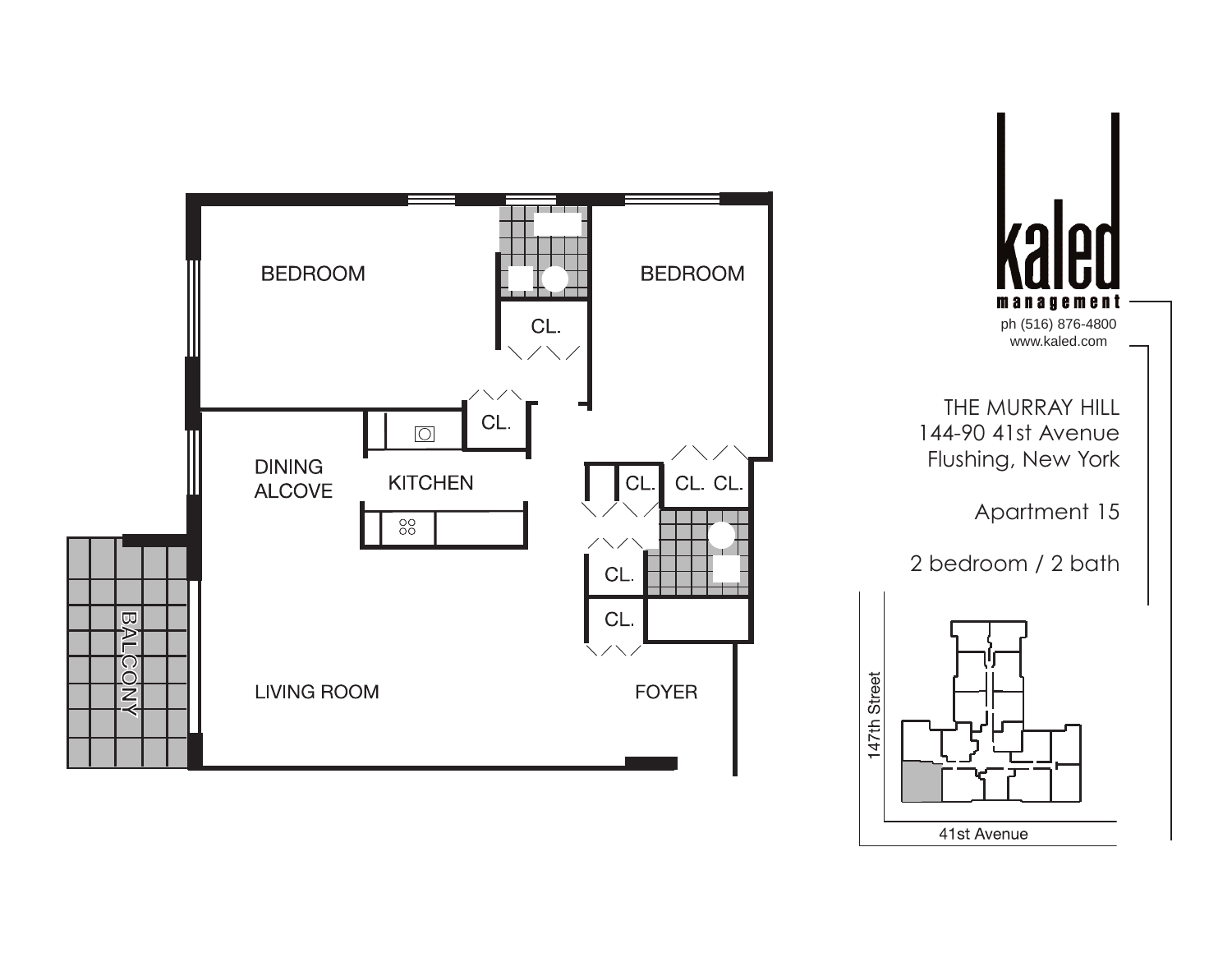



147th Street